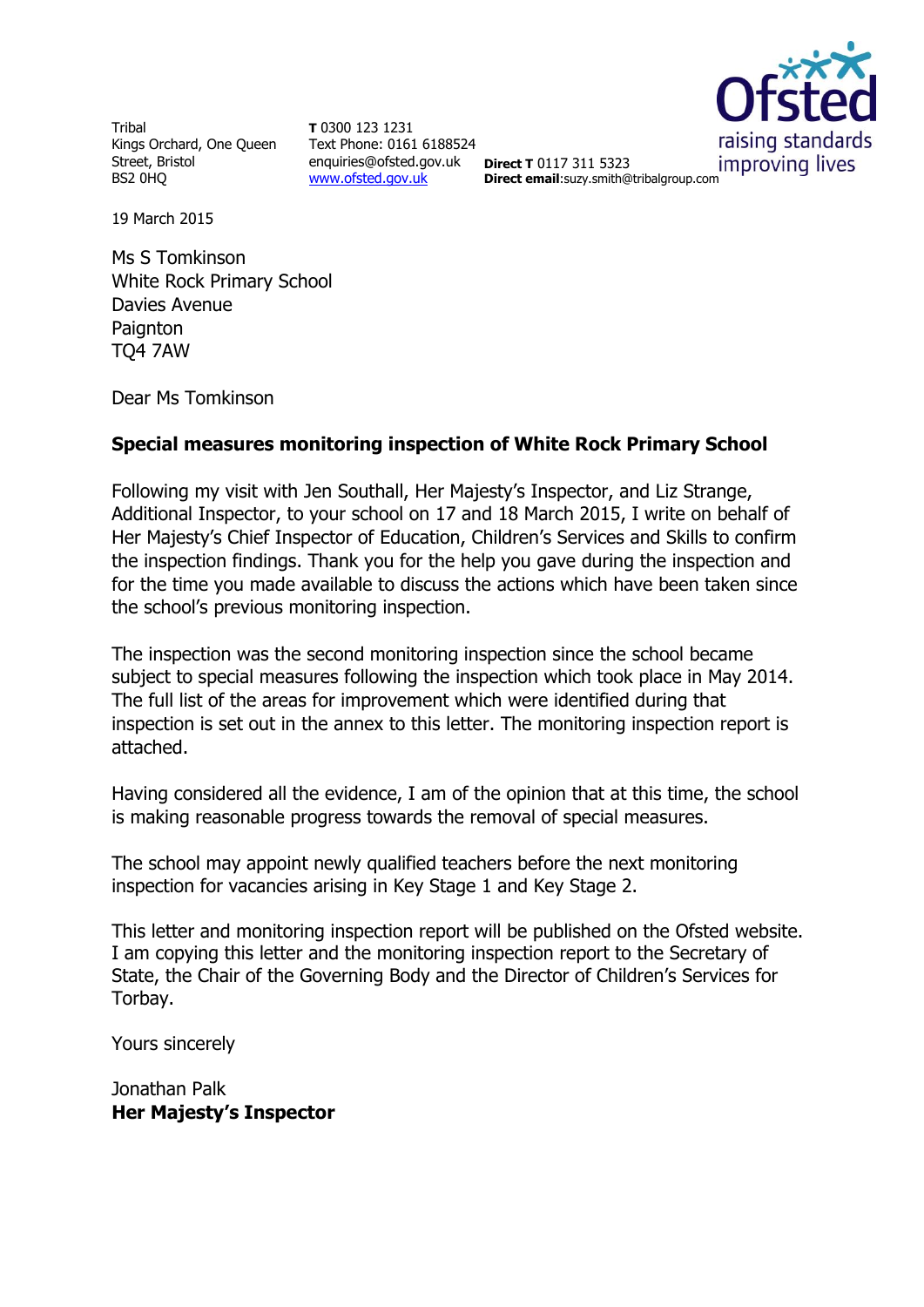

# **Annex**

### **The areas for improvement identified during the inspection which took place in May 2014**

- Improve the quality of teaching so that more is good and outstanding in order to raise attainment at Key Stage 2 for all groups of pupils by:
	- making sure that activities are well planned at the right level and provide interest for all pupils, especially boys, to speed up progress in writing
	- ensuring pupils read widely and often and encouraging a good choice of books for more able readers
	- making sure that more able pupils have activities that challenge them in all subjects
	- making sure that assessments are precise and accurate
	- making sure that information from assessments is used well to plan work at the right level for all groups of pupils
	- ensuring teachers provide teaching assistants with the guidance they need to support pupils' learning effectively
	- ensuring teachers check regularly in lessons on pupils' progress and understanding so that tasks can be modified when necessary.
- $\blacksquare$  Improve the quality of leadership and management by:
	- ensuring middle leaders are trained so that all can contribute strongly to improvements in their subject across the whole school
	- improving the training of teaching assistants so that they can all effectively support groups of pupils so that learning for all pupils is speeded up.

An external review of governance should be undertaken in order to assess how this aspect of leadership and management may be improved.

An external review of the school's use of the pupil premium should be undertaken in order to assess how this aspect of leadership and management may be improved.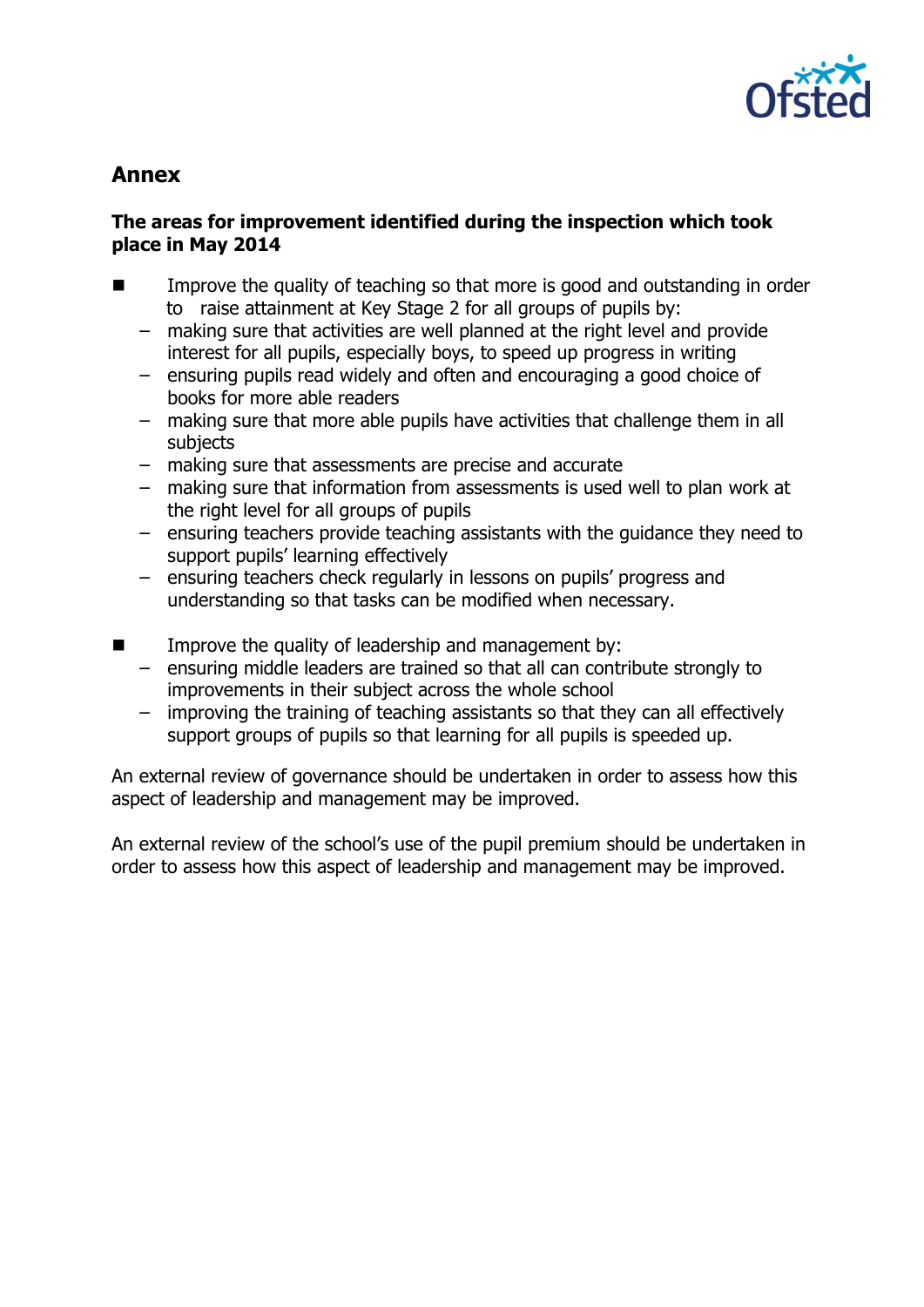

## **Report on the second monitoring inspection on 17 and 18 March 2015**

#### **Evidence**

Inspectors observed the school's work, scrutinised documents and met with the headteacher, three members of the governing body, a representative of the local authority and the head of the Torbay teaching alliance. Discussions were held with leaders and subject leaders directly responsible for implementing the post-inspection action plan. An inspector met with the six newly qualified teachers who were appointed to the school before the last inspection, to review their professional development. Discussions were held with groups of pupils formally and during lessons to ascertain their views on learning, behaviour and safety. The school's progress data were reviewed. The single central record was checked. Inspectors visited 23 part lessons with school leaders. The inspectors reviewed pupils' written work.

#### **Context**

Four teachers have left the school since the inspector's last visit in December 2014. Two of the posts are currently filled by temporary staff. The governing body have appointed an additional governor to the board.

#### **Achievement of pupils at the school**

Attainment has improved significantly, particularly in reading and writing. The percentage of pupils gaining Level 4 or above in mathematics, reading and writing tests at the end of Year 6 improved from 68% in 2013 to 82% in 2014. The proportions of pupils reaching the higher level also improved to be closer to the national average.

Attainment has risen because there is a highly effective strategy for accelerating pupils' reading and writing skills across the school. School leaders have acted swiftly to train adults to support the intervention programmes. Middle and higher ability pupils have responded quickly to the accurate teaching of spelling, punctuation and grammar. Boys have engaged more with writing, spurred on by interesting topics.

Evidence from pupils' writing books and teachers' own assessments confirms that all groups of pupils are making at least nationally expected progress. Lower attaining pupils are gaining confidence as writers. They are writing at greater length and using interesting vocabulary to convey their ideas.

Pupils, particularly those of middle and higher ability, are not yet realising their full potential, as they do not write high quality pieces across a range of subjects and topics. This is due to a narrow range of writing experiences in science, history and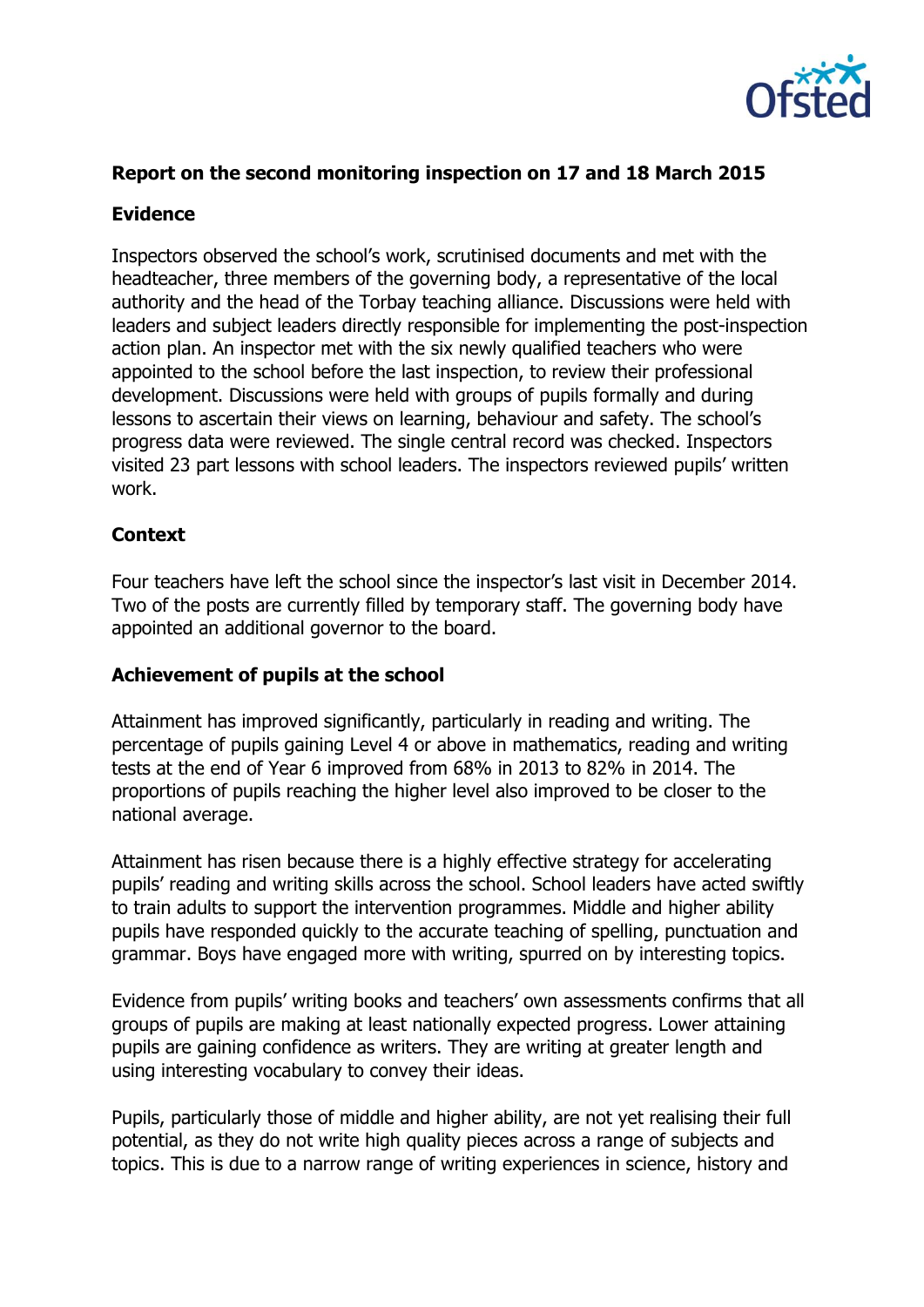

geography. Teachers do not always expect enough of these pupils, which limits the extent to which pupils can produce successful pieces of written work.

All pupils are making accelerated progress with their reading skills. The teaching of letters and their sounds, referred to as phonics, is precise, accurate and regular. All those pupils re-taking their phonics tests in Year 2 reached the required standard. The proportion on track to reach the required standard in Year 1 is exceeding last year's national average. This is a notable improvement on previous years.

The investment in reading books to suit all ages and abilities has paid off. All those spoken to about their reading confirmed how much more motivated they were to read, to read well and challenge themselves to understand harder books. The attention to reading for meaning and understanding has benefitted the quality of pupils' written work. Teachers use the opportunities in phonics lessons and small group reading sessions to draw attention to the use of grammar and interesting vocabulary.

In mathematics lessons, there are middle and higher ability pupils whose learning is not as rapid as that of those who are receiving additional support. This is a result of pupils' uncertainties in linking ideas and concepts and applying their understanding. Pupils are not provided with enough time in lessons to talk about mathematics in depth.

Disadvantaged pupils are making similar progress to other pupils. The gap between the attainment of disadvantaged students and that of others continues to narrow in all year groups. The funding is used effectively to provide additional support in lessons for those pupils who are behind and small group lessons for more able pupils to help them reach the very highest levels.

#### **The quality of teaching**

The transformation of teaching in Key Stage 1 and Key Stage 2 is well underway. There is an infectious appetite amongst staff to get their teaching right. Rather than waiting to be told how they should improve their teaching, they are discussing and reflecting between themselves and then applying new ideas in their classrooms. The newly qualified teachers are a positive force in maintaining the debate on how to improve learning in lessons.

The improved lesson planning, combined with clearer instructions given to pupils in lessons, means more learning is going on. Teachers' strengthening subject knowledge and their enthusiasm help to inspire and motivate pupils, ensuring that best use is made of the time available.

An analysis of pupils' writing books, from the Early Years Foundation Stage to Year 6, shows that the match of work has improved for the lower and middle ability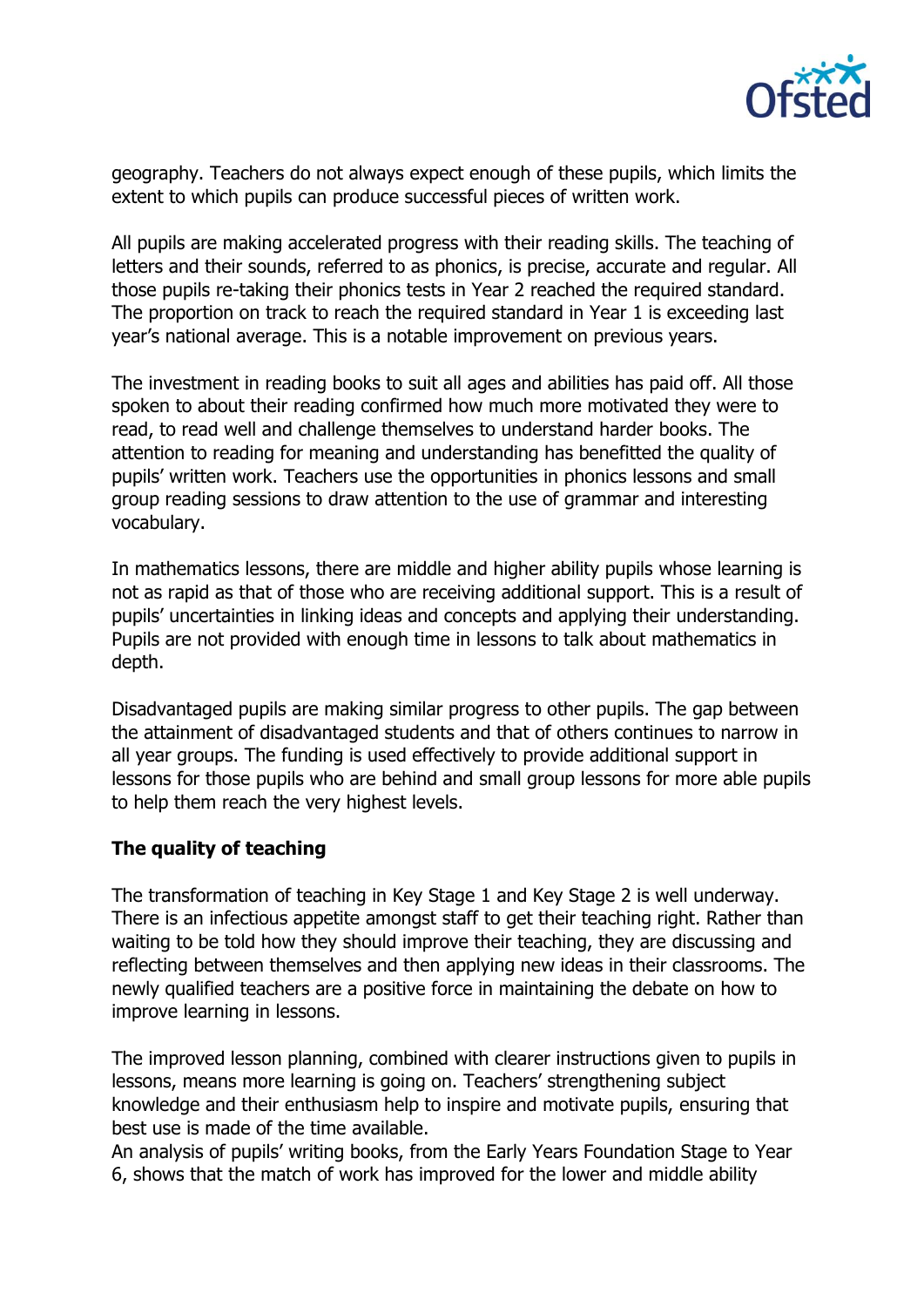

pupils. Pupils told inspectors that writing tasks frequently captured their imagination and teachers helped them by 'providing lots of ideas'. Pupils engage with their writing, because they are clear about what is expected of them and conscientiously adhere to the targets they have been given. More able pupils are quick to recognise when work does not challenge them. Teachers give good quality time to support all pupils in preparing for longer pieces of writing and ensure that there are plenty of examples of successful writing. However, teachers often do not provide enough guidance to help the more able pupils excel.

Teachers and teaching assistants match work accurately to the needs of pupils with disabilities and those with special educational needs. Much of the teaching for these pupils is carried out in class, with an expectation that the pupils will complete the same tasks as other pupils in the lesson. The supporting strategies work well in encouraging the pupils to make decisions for themselves. In a Year 1 mathematics lesson, the manipulation of resources very successfully helped one pupil deepen his understanding of how to make different number values as quickly as others in the class.

During lessons, teachers give regular reminders of what pupils need to improve on. This is also the case in much of the marked written work. Discussions between teachers and pupils form a key part of all lessons. However, there is variation in the quality of these discussions in mathematics lessons. In the better examples, teachers' questions encourage deeper thinking or help the pupils make connections between mathematical concepts by asking pupils to explain their solutions. In these cases, this helps teachers assess pupils' learning.

Displays of pupils work around the school celebrate good quality writing. The high expectations teachers now have of pupils' presentation is emphasised well. The mathematics boards in classes are similarly thoughtfully set out. These visual displays serve as a reminder to pupils how they could use apparatus to explain their thinking. Teachers rightly focus on how pupils solve various calculations or set about solving problems.

Teaching in the Early Years Foundation Stage is not well focused on the needs of the children. Adults make insufficient use of the information they gain from observing children at play or during the teacher-led tasks to modify the activities inside and outside. The curriculum lacks breadth and depth. Children's learning is happening through isolated tasks but activities do not link securely in order that children can explore and follow through ideas from one area to another. Adults are not yet working as a cohesive team to support the learning of all the children in the setting and help them deepen their learning at all points in the day. Daily management of the provision, particularly when children move between activities, is not effective and there are too many times when children are not involved in purposeful learning.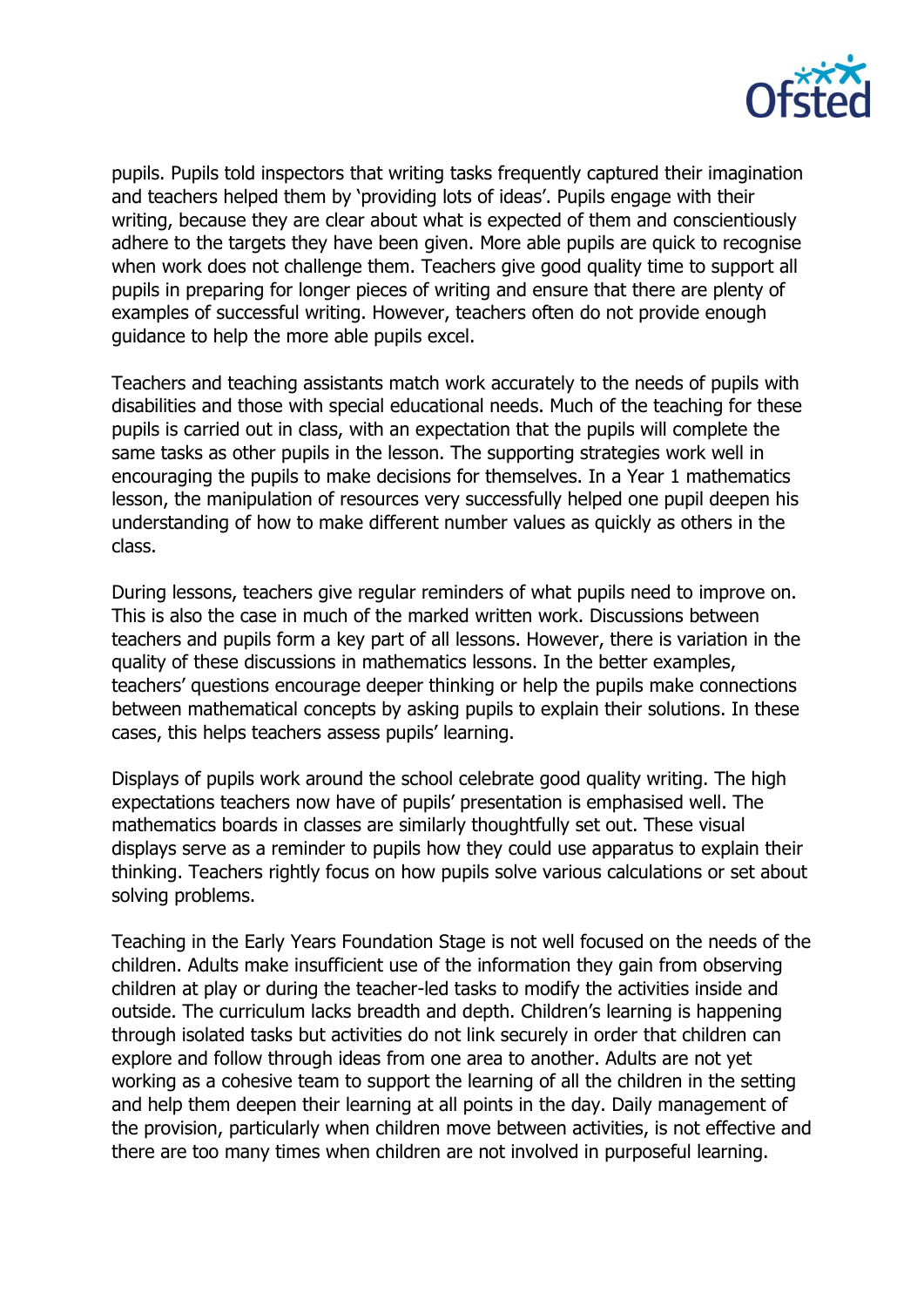

#### **Behaviour and safety of pupils**

Pupils arrive in school happy and enthusiastic to learn. The early morning routines ensure a calm start, with all pupils settling quickly to their tasks.

Pupils are polite. Their behaviour towards each other reflects well on the school's recent learning focus: tolerance, diversity and respect. They are keen to talk about their learning in school and how they are helped by adults to make progress. In lessons, there are a few pupils, mostly boys, who cause the learning of others to slow because they are chatting about topics unrelated to the work in hand.

Pupils are safe in school. Older pupils look after younger ones at playtimes. There are good levels of supervision in and around the school. Pupils and adults know who to go to if they have concerns about keeping each other safe. Attendance is average.

#### **The quality of leadership in and management of the school**

The headteacher has galvanised all staff to raise their expectations of their own performance and that of their pupils. She has an unwavering dedication and passion for every pupil to achieve success. Staff and pupils have risen to the challenges she sets, work hard, and are ambitious to make everyone's time at school a success.

Leaders are astute in their observations of learning. Leaders challenge teachers to improve the quality of learning in class through well-informed feedback and highly effective professional development. Teachers apply good practice observed in the school and in other schools, which is helping raise pupils' achievement.

Teachers assess pupils' work accurately. Leaders use the information to set achievable targets and check that teachers' planning reflects the high expectations. Leaders make smart use of the school improvement funds to secure additional time for teachers to plan lessons.

Teaching assistants have benefited from training programmes aimed at improving their effectiveness in supporting speech, reading, writing and the education, health and care needs of those pupils with a disability and pupils with special educational needs. Teaching assistants are confident in the purpose of their work. When working with individuals, they ask questions that deepen the pupils' thinking and step back when they judge that pupils have enough information to work independently. The headteacher has strong communication skills. Parents value the chance to raise any concerns directly or through the parents' forum. Parents are confident that the headteacher and staff will listen to their comments and act on them appropriately and quickly. More parents, who may have been reluctant to engage with school in the past, are helping their child's learning at home.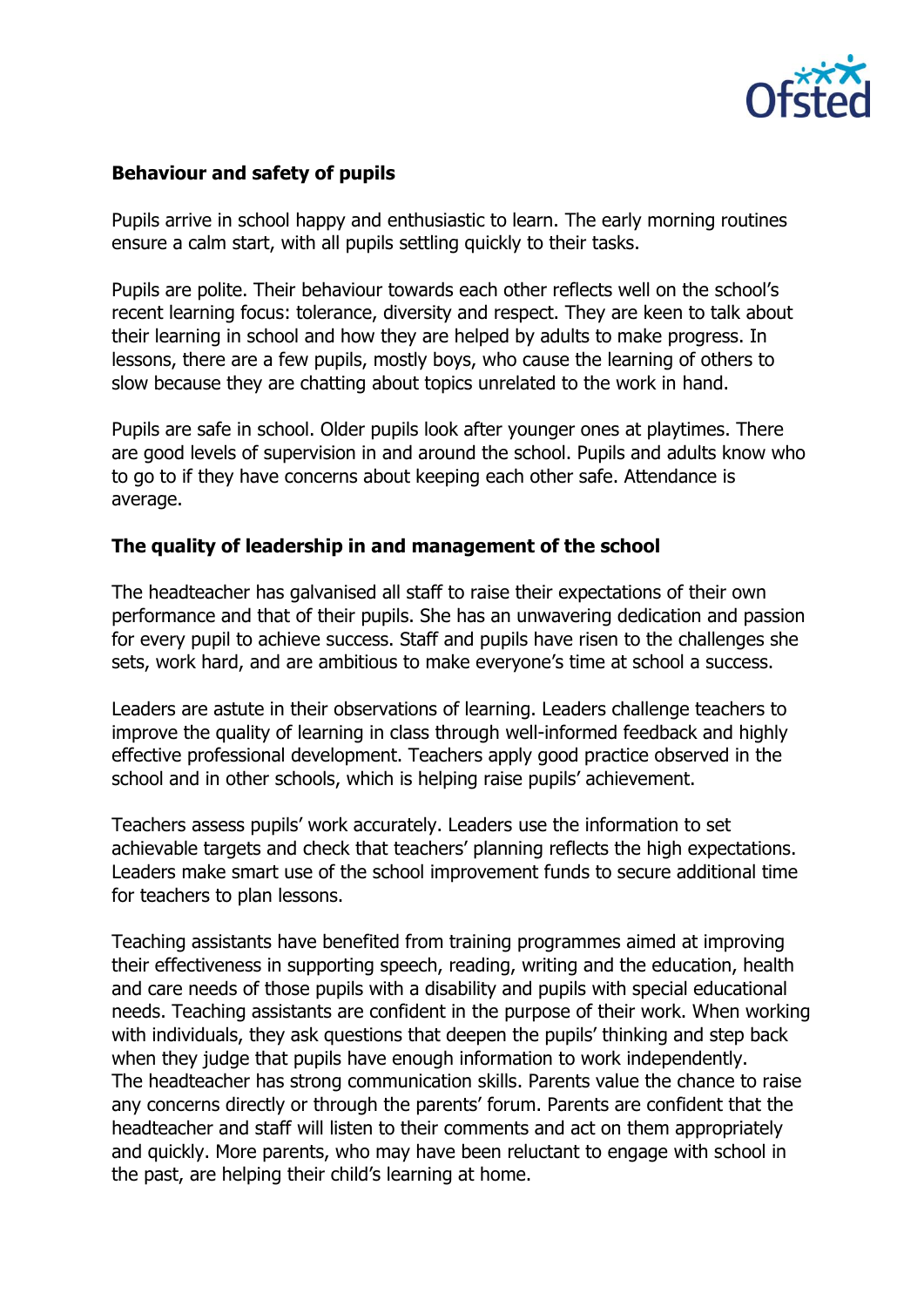

Middle leaders are benefitting from a range of activities that strengthen their capacity to evaluate the effectiveness of teaching and learning. The small subject teams they manage are working effectively to ensure key actions are translated quickly into lessons. Their diligence is improving the team working in the school.

A dedicated group of governors has made a strong commitment to improving governors' oversight and checks on the school. They have taken part in a penetrating self-review of governance and their use of the pupil premium funding. Importantly, they have acted on the findings. They visit school regularly to check on developments and see at first hand the impact of action taken to improve learning.

Governors are gaining an oversight of performance management arrangements. They have a good understanding of the value gained from investments in staff training and how this is to be measured against improvements in the quality of teaching and pupils' achievement. This work has been hastened through an effective training programme provided by the teaching alliance.

Governors receive reports on the school's effectiveness from a variety of sources, including those requested by the local authority. The reports describe accurately the journey the school is on. The reports do not provide governors with sufficient evaluation of how the actions taken are leading to improved achievement of pupils as detailed in the school's improvement plan.

#### **External support**

The local authority has provided highly effective support through the Torbay teaching alliance. The training programme to equip the deputy headteacher to manage the six newly qualified teachers has been a key factor in establishing a supportive and challenging partnership. The professional development programme for these teachers is rooted in first-hand observations of their teaching and weekly discussions of pupils' learning. The programme of training is carefully tailored to their individual needs. A visit programme combines with an expectation that the teachers will use the experience to share with all staff. This has contributed to the appetite for reflecting on practice within the school.

Leadership and management training for subject leaders is provided by the teaching alliance. It has strengthened the capacity of the school to respond swiftly to insightful evaluations of pupils' achievements and the school's action plan. Particularly beneficial for subject leaders has been the chance to observe lessons alongside specialists and to visit other schools and observe best practice. The local authority has brokered an additional member to the governing body who brings expertise in financial accountability. This action has strengthened the governing body's confidence to ask demanding questions about the school's budget. This scrutiny is welcomed by school leaders.